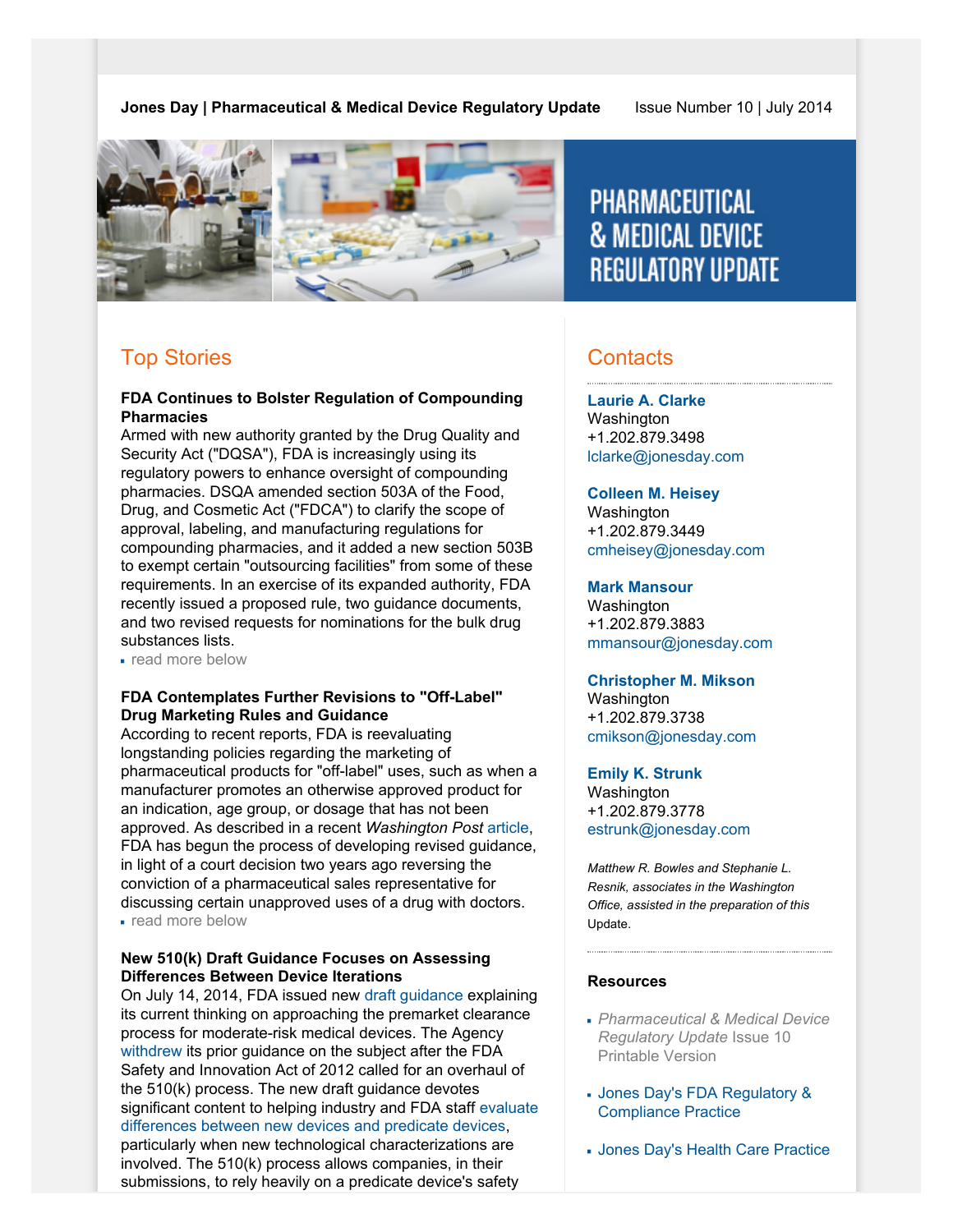record and prior clinical evidence by demonstrating substantial equivalence. The new

#### [Jones Day's Life Sciences](http://www.jonesday.com/lifesciences/) **[Practice](http://www.jonesday.com/lifesciences/)**

draft guidance elaborates on the substantial equivalence requirement and outlines what data FDA will assess, including the types of benefits; the probability, substantiality, and duration of such benefits; and similar factors associated with the device's risks. The document also provides seven example submissions to help illustrate potential pitfalls of the 510(k) process. *Interested parties may submit comments through November 18, 2014.*

#### **Payers, Pension Plans, Pharmacies Ask FDA Not to Give Unique Names to Biosimilars**

Earlier this month, a group of 32 companies and organizations, including health insurers, pharmacies, labor unions, and pension plans, [urged FDA not to require distinct names for biosimilar products,](http://blogs.wsj.com/pharmalot/2014/07/02/whats-in-a-name-fda-urged-not-to-give-biosimilars-unique-names/) explaining that such a policy would undermine the potential cost savings generated by such generic products—which are predicted to be as much as \$100 billion over the first 10 years of biosimilar market formation.

In its [letter](http://www.gphaonline.org/media/cms/Lttr_to_FDA_on_biosimilars_INN_June_2014.FINAL.pdf) to Commissioner Margaret Hamburg, the group argues that biologics and biosimilars should be required to have the same International Nonproprietary Name ("INN") in order to reduce provider and patient confusion and to promote swift uptake of biosimilar products when they come to market. Although no such products are currently sold in the United States, the group claims if biosimilars are marketed under unique names, then individuals might fail to recognize them as substitutes for brandname biologics, which could stifle their use and hence undermine cost savings. The group also argues that using unique INNs would also disconnect biosimilars from existing safety information about their underlying molecules.

The Biologics Price Competition and Innovation Act of 2009 established a regulatory pathway for approving biosimilars, but FDA has yet to specify a naming policy for this category of products.

### **FDA Offers Additional Insights on Social Media and Internet Policies for Drugs and Devices**

In a follow up to two social media and internet guidance documents issued last month, FDA hosted a webinar last week to present additional information and answer questions. The two new draft guidance documents outline FDA's thinking on the presentation of risk and benefit information on social media and correction of third-party misinformation on the internet. Jones Day recently reported on these guidance documents in a Jones Day *[Alert](http://www.jonesday.com/fda-releases-draft-guidance-on-internetsocial-media-product-promotion-and-correction-of-misinformation-06-20-2014/)*. Although the live webinar experienced technical difficulties, a significant portion of the training focused on the importance of conveying risk information, particularly on technology platforms that have character space limitations such as Twitter. Heavy emphasis was placed on the requirement that when presenting drug benefit information, manufacturers generally should disclose all boxed warnings, including fatal and life-threatening conditions, and all contraindications. Linking to the information is insufficient. For more details, the Agency has posted its [presentation slides](http://www.fda.gov/downloads/AboutFDA/CentersOffices/OfficeofMedicalProductsandTobacco/CDER/UCM404562.pdf) and [Q&A](http://www.fda.gov/downloads/AboutFDA/CentersOffices/OfficeofMedicalProductsandTobacco/CDER/UCM404784.pdf) from the July webinar online.

Around the same time the new draft guidance documents were released, FDA issued [warning letters](http://www.fda.gov/ICECI/EnforcementActions/WarningLetters/2014/ucm403255.htm) providing further insight on the Agency's social media and internet policies. In one letter, FDA warned a dietary supplement manufacturer that "liking" a post on Facebook equates to an endorsement of any express or implied claims made in the post. In this context, FDA found that the manufacturer was promoting supplements for unapproved drug uses by "liking" comments that made express or implied therapeutic claims. Though the letter was issued to a dietary supplement company, drug and medical device companies can expect FDA to apply this policy across all categories of FDA-regulated products. In another letter, FDA warned a drug company that its sponsored Google link provided evidence the drug is intended for a new use for which it lacks approval. Specifically, the sponsored link appeared when a user searched for a therapeutic use for which the drug was not approved.

#### **Other News**

[EU Fines Six Drug Firms \\$582 Million in Pay-for-Delay Cases](http://www.nytimes.com/2014/07/10/business/international/europe-fines-servier-in-pay-for-delay-crackdown.html?_r=0)

[FDA Commissioner: Agency Completes FDASIA Initiatives for First Two Years](http://blogs.fda.gov/fdavoice/index.php/2014/07/fdasia-at-year-two/)

[India Prime Minister Pledges to Provide Free Vaccines to Curb Child Mortality](http://www.bbc.com/news/world-asia-india-28156436)

[FDA Panel Recommends Restrictions for or Outright Ban on Uterine Morcellation](http://online.wsj.com/articles/fda-panel-struggles-with-uterine-devices-risks-in-hearing-1405108294)

[Different Regions of U.S. Sprout New Biotech Hubs](http://www.bostonglobe.com/business/2014/06/30/new-challenge-for-mass-biotech-industry-staying-top/HPMhzIwqxFPC7g1eSjNUVN/story.html)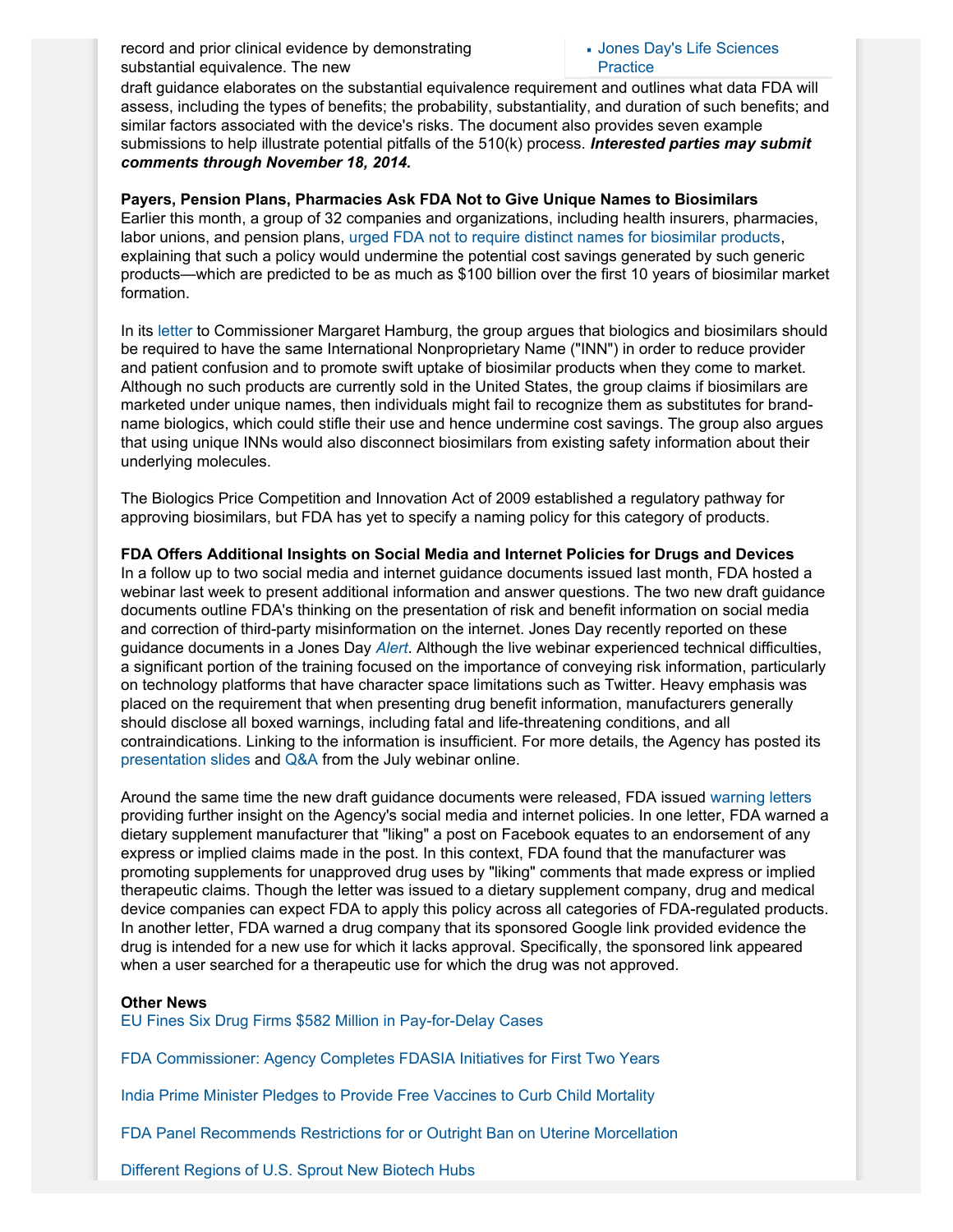[President Nominates Former P&G Executive to be VA Secretary](http://www.latimes.com/nation/nationnow/la-na-obama-procter-and-gamble-20140629-story.html)

[Scientists Urge More Alzheimer's Research as 99% of Therapy Trials Failed in Last Decade](http://www.bbc.com/news/health-28125265)

[CDC, NIH Report Shortfalls in Safeguarding of Laboratory Pathogens](http://www.washingtonpost.com/national/health-science/fda-found-more-than-smallpox-vials-in-storage-room/2014/07/16/850d4b12-0d22-11e4-8341-b8072b1e7348_story.html)

## Regulatory Updates

#### **FDA Issues Proposed Rule to Expand List of Drugs that May Not Be Compounded Under Exemptions to FDCA**

In the July 2, 2014, *[Federal Register](http://www.gpo.gov/fdsys/pkg/FR-2014-07-02/pdf/2014-15371.pdf)*, FDA issued a proposed rule to amend its regulations by expanding the number of drug products that may not be compounded under exemptions to the FDCA. FDA noted these revisions are necessary because, since FDA published the original list as a final rule in 1999, some products have been withdrawn or removed from the market because they were found to be unsafe or not effective. The proposed rule would add 25 drug products to the list and modify the description of one drug product already on the list. In the same notice, FDA withdrew [a related January](http://www.gpo.gov/fdsys/pkg/FR-2000-01-04/pdf/00-76.pdf) [4, 2000, proposed rule.](http://www.gpo.gov/fdsys/pkg/FR-2000-01-04/pdf/00-76.pdf) *Comments are due September 2, 2014*.

#### **FDA Reopens Nominations for Two Lists of Bulk Drug Substances Used to Compound Drug Products**

In the July 2, 2014, *Federal Register*, FDA issued two notices with revised requests for nominations of bulk drug substances (active pharmaceutical ingredients or APIs) that may be used to compound drug products pursuant to FDCA sections [503A](http://www.gpo.gov/fdsys/pkg/FR-2014-07-02/pdf/2014-15367.pdf) and [503B](http://www.gpo.gov/fdsys/pkg/FR-2014-07-02/pdf/2014-15373.pdf) (see "Top News" section for more information on these provisions). In December 2013, FDA had issued similar calls for nominations for bulk drug substances that may be used for compounding under [503A](http://www.gpo.gov/fdsys/pkg/FR-2013-12-04/pdf/2013-28979.pdf) and [503B](http://www.gpo.gov/fdsys/pkg/FR-2013-12-04/pdf/2013-28978.pdf), but many of the responses were insufficient or inadequate. FDA has provided more details in the current call for nominations to assist stakeholders with making appropriate nominations. *Nominations for both lists are due September 30, 2014*.

#### **FDA Reopens Docket to Collect Information on Innovative Means to Address the Misuse and Abuse of Opioid Analgesics**

In the July 8, 2014, *[Federal Register](http://www.gpo.gov/fdsys/pkg/FR-2014-07-08/pdf/2014-15809.pdf)*, FDA reopened the docket to receive suggestions, recommendations, and comments on innovative packaging, storage, and disposal systems, technologies, or designs that could be used to prevent or deter misuse and abuse of opioid analgesics by patients and others, originally noticed in the April 9, 2014, *[Federal Register](http://www.gpo.gov/fdsys/pkg/FR-2014-04-09/pdf/2014-07909.pdf)*. The initial comment period had just closed on June 9, 2014. *Comments are due August 7, 2014*.

#### **FDA Reopens Comment Period for Feedback on Improving the OTC Monograph Process**

In the July 1, 2014, *[Federal Register](http://www.gpo.gov/fdsys/pkg/FR-2014-07-01/pdf/2014-15375.pdf)*, FDA reopened the comment period for the notice of public hearing, originally published in the February 24, 2014, *[Federal Register](http://www.gpo.gov/fdsys/pkg/FR-2014-02-24/pdf/2014-03884.pdf)*, requesting comments on how to improve or alter the current Over-the-Counter ("OTC") Monograph Process for reviewing nonprescription drugs marketed under OTC Drug Review. *Comments are now due July 31, 2014*.

#### **FDA Releases Modifications to FDA-Recognized Consensus Standards**

In the July 9, 2014, *[Federal Register](http://www.gpo.gov/fdsys/pkg/FR-2014-07-09/pdf/2014-15989.pdf)*, FDA announced modifications to the list of recognized standards the Agency uses in premarket reviews (FDA Recognized Consensus Standards). The publication, *[Modifications to the List of Recognized Standards, Recognition List Number: 036](http://www.fda.gov/MedicalDevices/DeviceRegulationandGuidance/Standards/ucm123792.htm)*, will assist manufacturers that declare conformity with consensus standards to meet certain requirements for medical devices.

#### **FDA Seeks Public Comments on FY 2014–2018 Strategic Priorities**

In the July 1, 2014, *[Federal Register](http://www.gpo.gov/fdsys/pkg/FR-2014-07-01/pdf/2014-15374.pdf)*, FDA requested comments on its [draft Strategic Priorities Fiscal](http://www.fda.gov/downloads/AboutFDA/ReportsManualsForms/Reports/UCM403191.pdf) [Year \(FY\) 2014–2018 document](http://www.fda.gov/downloads/AboutFDA/ReportsManualsForms/Reports/UCM403191.pdf), which outlines the strategic priorities and core mission goals that will guide the Agency's efforts over the coming years. *Comments are due July 31, 2014*.

**FDA Confirms Effective Date for Final Rule on Confidentiality of NADA File Data**

In the July 1, 2014, *[Federal Register](http://www.gpo.gov/fdsys/pkg/FR-2014-07-01/pdf/2014-15209.pdf)*, FDA confirmed the July 30, 2014, effective date of the final rule appearing in the March 17, 2014, *[Federal Register](http://www.gpo.gov/fdsys/pkg/FR-2014-03-17/pdf/2014-05430.pdf)*, which amended the regulation regarding the confidentiality of data and information in and about new animal drug application ("NADA") files. The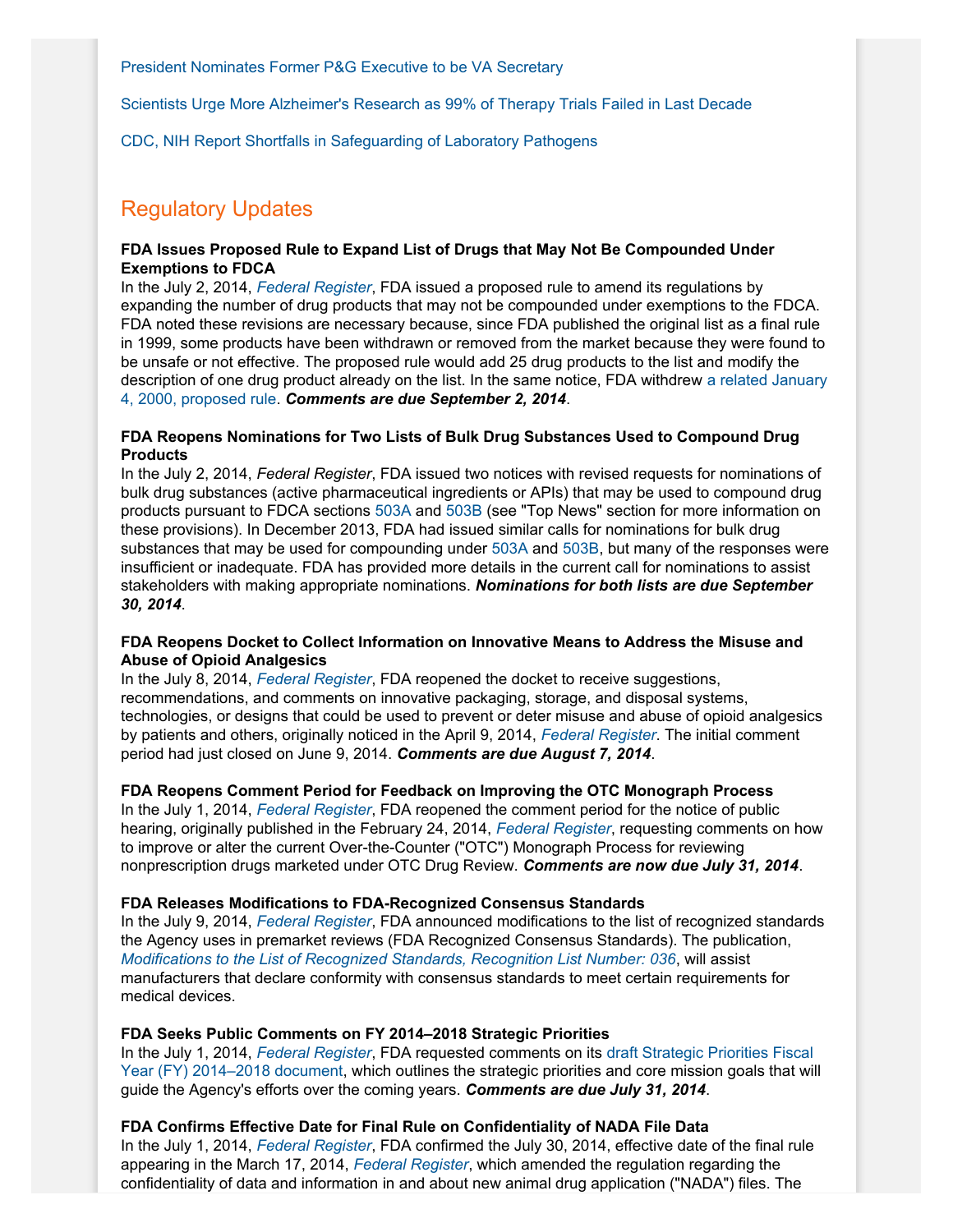final rule changes the timing of when certain approval-related information will be disclosed by the Agency.

#### **FDA Calls for Nonvoting Industry Representatives to Serve on CBER's Cellular, Tissue, and Gene Therapies Advisory Committee**

In the July 9, 2014, *[Federal Register](http://www.gpo.gov/fdsys/pkg/FR-2014-07-09/pdf/2014-16038.pdf)*, FDA requested that any industry organizations interested in participating in the selection of a nonvoting industry representative to serve on the Center for Biologics Evaluation and Research's ("CBER") Cellular, Tissue, and Gene Therapies Advisory Committee notify FDA in writing. The chosen representative would represent industry interests on the committee. FDA also requested nominations for nonvoting industry representatives to serve on the committee. Nominees may be either self-nominated or nominated by an organization. *Industry representatives must notify FDA of interest in participating in selection of nonvoting committee members by August 8, 2014; nomination materials are also due August 8, 2014*.

#### **FDA Announces Grant Funds Available for Strengthening Medical Product Regulatory Systems in the Americas**

In the July 8, 2014, *[Federal Register](http://www.gpo.gov/fdsys/pkg/FR-2014-07-08/pdf/2014-15870.pdf)*, FDA's Office of International Programs ("OIP") announced the availability of grant funds for the support of a single source cooperative agreement to the Pan America Health Organization ("PAHO") for fostering cooperation and strengthening medical product regulatory systems in the Americas. The goal of the cooperative agreement is to build upon existing cooperation between OIP/FDA and PAHO to foster regulatory collaboration and strengthen regulatory capacity throughout the Americas. *Applications are due August 1, 2014*.

#### **FDA Announces Meetings and Opportunities for Comments on Patient-Focused Drug Development for Idiopathic Pulmonary Fibrosis and Heritable Bleeding Disorders**

In the July 8, 2014, *[Federal Register](http://www.gpo.gov/fdsys/pkg/FR-2014-07-08/pdf/2014-15871.pdf)*, FDA announced a public meeting and opportunity for public comment on Patient-Focused Drug Development for idiopathic pulmonary fibrosis. In the July 9, 2014, *[Federal Register](http://www.gpo.gov/fdsys/pkg/FR-2014-07-09/pdf/2014-15990.pdf)*, FDA announced a public meeting and opportunity for public comment on Patient-Focused Drug Development for Hemophilia A, Hemophilia B, von Willebrand Disease, and other heritable bleeding disorders. Patient-Focused Drug Development is one of the Agency's performance commitments as provided by the fifth authorization of the Prescription Drug User Fee Act. The meetings are intended to allow FDA to collect patient perspectives on the impact of and treatment approaches for these disorders. *The public meeting on Idiopathic Pulmonary Fibrosis will be held on September 26, 2014; comments are due November 26, 2014. The public meeting on heritable bleeding disorders will be held on September 22, 2014; comments are due November 28, 2014*.

#### **FDA Classifies Two Devices to Treat Headache into Class II**

In the July 3, 2014, *[Federal Register](http://www.gpo.gov/fdsys/pkg/FR-2014-07-03/pdf/2014-15625.pdf)*, FDA issued a final order classifying the transcutaneous electrical nerve stimulator to treat headache into Class II with special controls, effective August 4, 2014. In the July 8, 2014, *[Federal Register](http://www.gpo.gov/fdsys/pkg/FR-2014-07-08/pdf/2014-15876.pdf)*, FDA issued a final order classifying the transcranial magnetic stimulator for headache into Class II with special controls, effective August 7, 2014. The special controls applicable to the device will be part of the codified language for the transcranial magnetic stimulator for headache classification.

#### **FDA Classifies Nonpowered Lower Extremity Pressure Wrap Into Class I**

In the July 3, 2014, *[Federal Register](http://www.gpo.gov/fdsys/pkg/FR-2014-07-03/pdf/2014-15626.pdf)*, FDA issued a final order classifying the nonpowered lower extremity pressure wrap into Class I. *The order is effective August 4, 2014*.

#### **FDA Issues the Following Guidance Documents**

[Draft Guidance for Industry On Benefit-Risk Factors to Consider When Determining Substantial](http://www.fda.gov/downloads/MedicalDevices/DeviceRegulationandGuidance/GuidanceDocuments/UCM404773.pdf) [Equivalence in Premarket Notifications \[510\(k\)\] with Different Technological Characteristics](http://www.fda.gov/downloads/MedicalDevices/DeviceRegulationandGuidance/GuidanceDocuments/UCM404773.pdf). July 15, 2014, Federal Register. *Comments due November 18, 2014*.

*[Draft Guidance for Industry on ANDA Submissions—Prior Approval Supplements Under GDUFA](http://www.fda.gov/downloads/Drugs/GuidanceComplianceRegulatoryInformation/Guidances/UCM404441.pdf)*. July 11, 2014, *[Federal Register](http://www.gpo.gov/fdsys/pkg/FR-2014-07-11/pdf/2014-16236.pdf)*. *Comments due September 9, 2014*.

*[Draft Guidance for Industry on ANDA Submissions—Amendments and Easily Correctable Deficiencies](http://www.fda.gov/downloads/Drugs/GuidanceComplianceRegulatoryInformation/Guidances/UCM404440.pdf) [Under GDUFA](http://www.fda.gov/downloads/Drugs/GuidanceComplianceRegulatoryInformation/Guidances/UCM404440.pdf)*. July 11, 2014, *[Federal Register](http://www.gpo.gov/fdsys/pkg/FR-2014-07-11/pdf/2014-16235.pdf)*. *Comments due September 9, 2014*.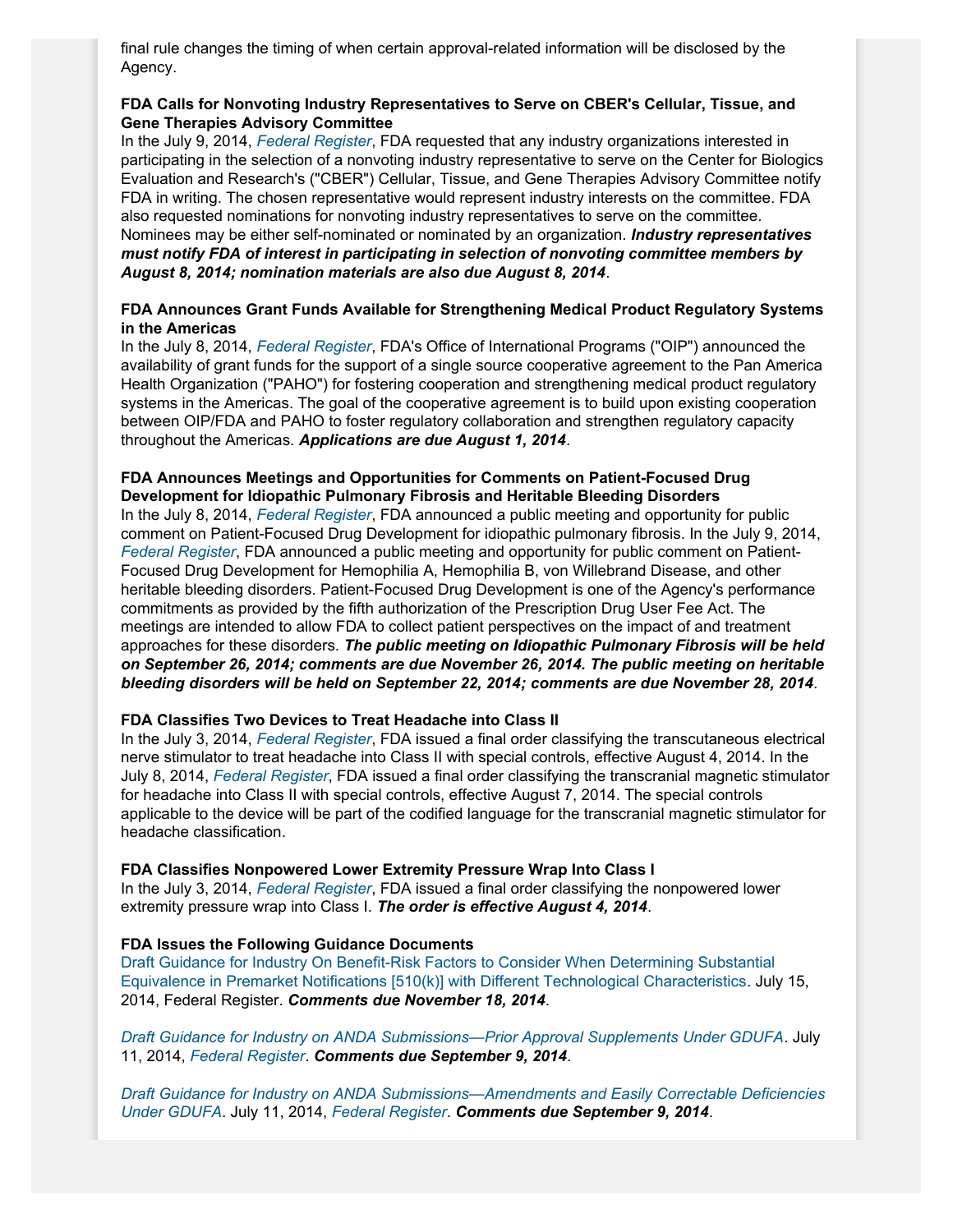*[Draft Guidance for Industry on Current Good Manufacturing Practice-Interim Guidance for Human Drug](http://www.fda.gov/downloads/Drugs/GuidanceComplianceRegulatoryInformation/Guidances/UCM403496.pdf) [Compounding Outsourcing Facilities Under the Federal Food, Drug, and Cosmetic Act](http://www.fda.gov/downloads/Drugs/GuidanceComplianceRegulatoryInformation/Guidances/UCM403496.pdf)*. July 2, 2014, *[Federal Register](http://www.gpo.gov/fdsys/pkg/FR-2014-07-02/pdf/2014-15370.pdf)*. *Comments due September 2, 2014*.

*[Final Guidance for Industry on Pharmacy Compounding of Human Drug Products Under Section 503A](http://www.fda.gov/downloads/Drugs/GuidanceComplianceRegulatoryInformation/Guidances/UCM377052.pdf) [of the Federal Food, Drug, and Cosmetic Act](http://www.fda.gov/downloads/Drugs/GuidanceComplianceRegulatoryInformation/Guidances/UCM377052.pdf)*. July 2, 2014, *[Federal Register](http://www.gpo.gov/fdsys/pkg/FR-2014-07-02/pdf/2014-15372.pdf)*.

*[Guidance for Industry on Neglected Tropical Diseases of the Developing World: Developing Drugs for](http://www.fda.gov/downloads/Drugs/GuidanceComplianceRegulatoryInformation/Guidances/UCM269221.pdf) [Treatment or Prevention](http://www.fda.gov/downloads/Drugs/GuidanceComplianceRegulatoryInformation/Guidances/UCM269221.pdf)*. July 7, 2014, *[Federal Register](http://www.gpo.gov/fdsys/pkg/FR-2014-07-07/pdf/2014-15801.pdf)*.

*[Draft Guidance for Industry on Design and Analysis of Shedding Studies for Virus or Bacteria-Based](http://www.fda.gov/downloads/BiologicsBloodVaccines/GuidanceComplianceRegulatoryInformation/Guidances/CellularandGeneTherapy/UCM404087.pdf) [Gene Therapy and Oncolytic Products](http://www.fda.gov/downloads/BiologicsBloodVaccines/GuidanceComplianceRegulatoryInformation/Guidances/CellularandGeneTherapy/UCM404087.pdf)*. July 9, 2014, *[Federal Register](http://www.gpo.gov/fdsys/pkg/FR-2014-07-09/pdf/2014-15991.pdf)*. *Comments due November 19, 2014*.

*[Draft Guidance for Industry on Reporting Drug Sample Information Under Section 6004 of the](http://www.fda.gov/downloads/Drugs/GuidanceComplianceRegulatoryInformation/Guidances/UCM404473.pdf) [Affordable Care Act](http://www.fda.gov/downloads/Drugs/GuidanceComplianceRegulatoryInformation/Guidances/UCM404473.pdf)*. July 11, 2014, *[Federal Register](http://www.gpo.gov/fdsys/pkg/FR-2014-07-11/pdf/2014-16238.pdf)*. *Comments due October 9, 2014*.

#### **FDA Determines Regulatory Review Periods for Drug, Biological Patents**

FDA recently published a determination regarding the regulatory review period for patent extension for [HORIZANT.](http://www.gpo.gov/fdsys/pkg/FR-2014-07-11/pdf/2014-16237.pdf) FDA did not publish any determinations regarding the regulatory review periods for patent extensions of biologics.

#### **INFORMATION COLLECTION ACTIVITIES**

**FDA Announces that the Following Collections Have Been Submitted to OMB** [Antiparasitic Drug Use and Antiparasitic Resistance Survey](http://www.gpo.gov/fdsys/pkg/FR-2014-07-03/pdf/2014-15648.pdf) (*comments due to OMB August 4, 2014*)

**FDA Announces the Opportunity to Comment on the Following Proposed Information Collections**

[Notification and Recordkeeping Requirements](http://www.gpo.gov/fdsys/pkg/FR-2014-07-03/pdf/2014-15647.pdf) (*comments due September 2, 2014*)

[Guidance for Industry: Cooperative Manufacturing Arrangements for Licensed Biologics](http://www.gpo.gov/fdsys/pkg/FR-2014-07-07/pdf/2014-15810.pdf) (*comments due September 5, 2014*)

[Certification to Accompany Drug, Biological Product, and Device Applications or Submissions](http://www.gpo.gov/fdsys/pkg/FR-2014-07-09/pdf/2014-15992.pdf) (*comments due September 8, 2014*)

### Upcoming Meetings, Workshops, and Conferences

#### **Drugs and Biologics**

Public Workshop on [the Development of New Antibacterial Products: Charting a Course for the Future](http://osp.od.nih.gov/office-biotechnology-activities/event/2014-07-30-120000-2014-07-31-170000/development-new-antibacterial-products-charting-course-future) will be held **July 30, 2014**, in Bethesda, MD.

Public Hearing Before the Commissioner on [Confidentiality of Interim Results in Cardiovascular](http://www.fda.gov/Drugs/NewsEvents/ucm398454.htm) [Outcomes Safety Trials; Part 15](http://www.fda.gov/Drugs/NewsEvents/ucm398454.htm) will be held **August 11, 2014**, in Silver Spring, MD.

Public Meeting on [2014 Scientific Meeting of the National Antimicrobial Resistance Monitoring System](http://www.gpo.gov/fdsys/pkg/FR-2014-07-11/pdf/2014-16207.pdf) will be held on **August 12–13, 2014**, in Silver Spring, MD.

Public Meeting on [Methodological Considerations in Evaluation of Cancer as an Adverse Outcome](http://www.gpo.gov/fdsys/pkg/FR-2014-06-16/pdf/2014-13907.pdf) [Associated With Use of Non-Oncological Drugs and Biological Products in the Postapproval Setting](http://www.gpo.gov/fdsys/pkg/FR-2014-06-16/pdf/2014-13907.pdf) will be held **September 11, 2014**, in Silver Spring, MD.

Public Meeting on [Patient-Focused Drug Development for Hemophilia A, Hemophilia B, von Willebrand](http://www.gpo.gov/fdsys/pkg/FR-2014-07-09/pdf/2014-15990.pdf) [Disease, and other heritable bleeding disorders](http://www.gpo.gov/fdsys/pkg/FR-2014-07-09/pdf/2014-15990.pdf) will be held on **September 22, 2014**, in Silver Spring, MD.

Public Meeting on [Patient-Focused Drug Development for idiopathic pulmonary fibrosis](http://www.gpo.gov/fdsys/pkg/FR-2014-07-08/pdf/2014-15871.pdf) will be held on **September 26, 2014**, in Silver Spring, MD.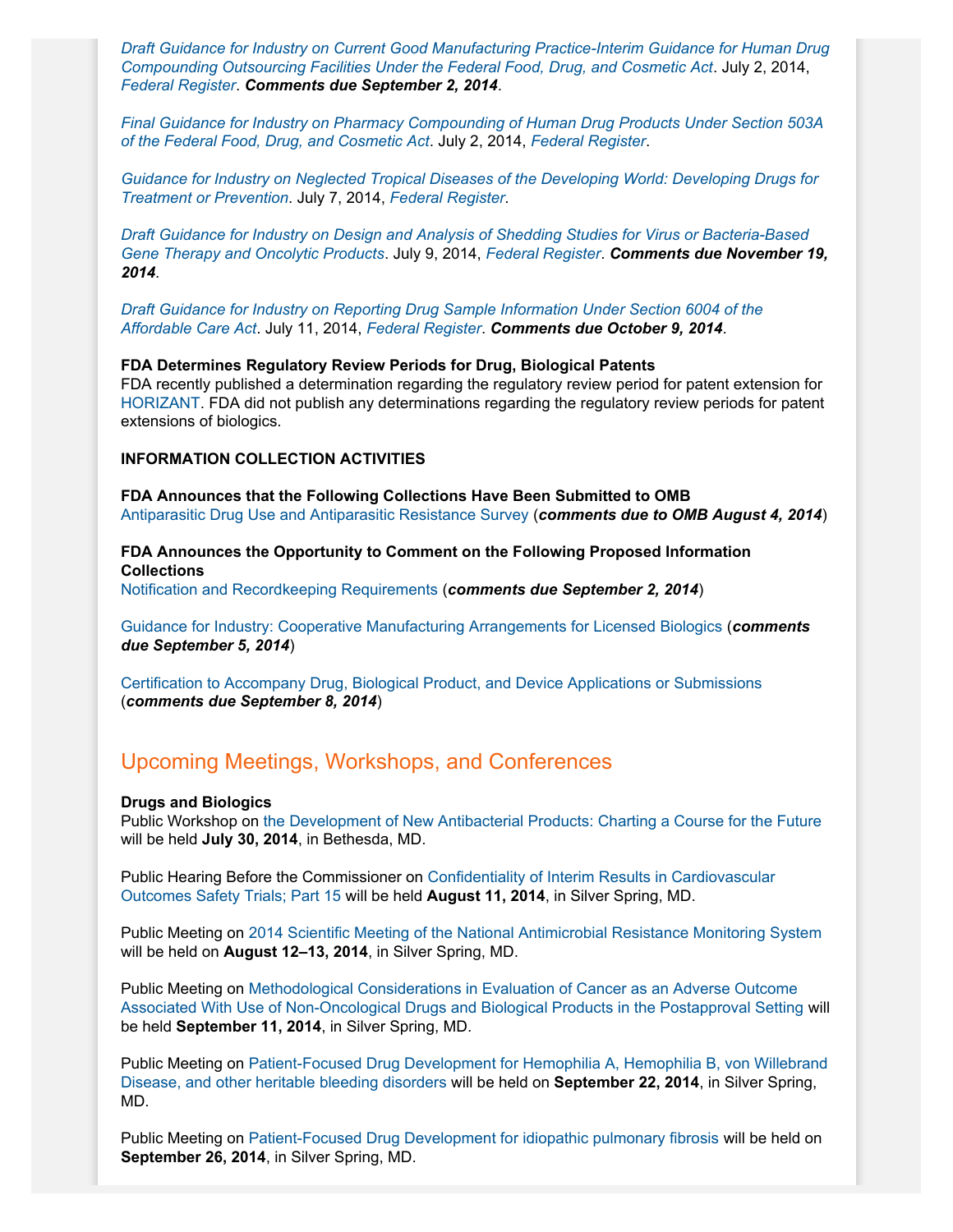#### **Medical Devices**

Public Workshop on [Hemostatic Medical Devices for Trauma Use](http://www.fda.gov/MedicalDevices/NewsEvents/WorkshopsConferences/ucm396497.htm) will be held **September 3–4, 2014**, in Silver Spring, MD.

[International Medical Device Regulators Forum](http://www.fda.gov/MedicalDevices/NewsEvents/WorkshopsConferences/ucm401433.htm) will be held **September 15–19, 2014**, in Washington, DC.

Public Workshop on [Additive Manufacturing of Medical Devices: An Interactive Discussion on the](http://www.gpo.gov/fdsys/pkg/FR-2014-07-08/pdf/2014-15871.pdf) [Technical Considerations of 3D Printing](http://www.gpo.gov/fdsys/pkg/FR-2014-07-08/pdf/2014-15871.pdf) will be held **October 8–9, 2014**, in Silver Spring, MD.

#### **Advisory Committees**

[July 30–31, 2014: Gastroenterology and Urology Devices Panel of the Medical Devices Advisory](http://www.fda.gov/AdvisoryCommittees/Calendar/ucm400702.htm) **[Committee](http://www.fda.gov/AdvisoryCommittees/Calendar/ucm400702.htm)** 

[July 31, 2014: Blood Products Advisory Committee Meeting](http://www.gpo.gov/fdsys/pkg/FR-2014-06-26/pdf/2014-14922.pdf)

[August 1, 2014: General and Plastic Surgery Devices Panel of the Medical Devices Advisory](http://www.gpo.gov/fdsys/pkg/FR-2014-06-26/pdf/2014-14923.pdf) [Committee Meeting](http://www.gpo.gov/fdsys/pkg/FR-2014-06-26/pdf/2014-14923.pdf)

[August 14, 2014: Pulmonary-Allergy Drugs Advisory Committee Meeting](http://www.gpo.gov/fdsys/pkg/FR-2014-06-26/pdf/2014-14921.pdf)

[September 23, 2014: Pediatric Advisory Committee Meeting](http://www.gpo.gov/fdsys/pkg/FR-2014-07-07/pdf/2014-15683.pdf)

[October 16, 2014: Joint Meeting of the Psychopharmacologic Drugs Advisory Committee and the Drug](http://www.fda.gov/AdvisoryCommittees/Calendar/ucm394876.htm) [Safety and Risk Management Advisory Committee Meeting](http://www.fda.gov/AdvisoryCommittees/Calendar/ucm394876.htm)

[October 20, 2014: Dermatologic and Ophthalmic Drugs Advisory Committee](http://www.gpo.gov/fdsys/pkg/FR-2014-07-14/pdf/2014-16359.pdf)

For more comprehensive listings of FDA meetings, please visit these FDA webpages: [Meetings, Conferences, and Workshops \(Drugs\)](http://www.fda.gov/drugs/newsevents/ucm132703.htm)

[Workshops, Meetings, and Conferences \(Biologics\)](http://www.fda.gov/BiologicsBloodVaccines/NewsEvents/WorkshopsMeetingsConferences/default.htm)

[Workshops & Conferences \(Medical Devices\)](http://www.fda.gov/MedicalDevices/NewsEvents/WorkshopsConferences/default.htm)

[FDA Advisory Committee Calendar](http://www.fda.gov/AdvisoryCommittees/Calendar/default.htm)

## Enforcement Updates

#### **Recent Product Recalls**

Recent medical product recalls include a medical device due to inconsistent performance and because the firm had not obtained premarket clearance. An injection drug product was also recalled due to the presence of particulates.

Click [here](http://www.fda.gov/safety/recalls/) for a complete listing of FDA Recalls.

#### **Recent Warning Letters**

FDA continues aggressively citing medical device manufacturers for violating Quality System Regulation requirements. FDA recently posted warning letters to five medical device firms for such infractions. Some of the letters included other violations, such as failure to comply with listing requirements or medical device reporting requirements. Two firms were also cited for not obtaining premarket approval, 510(k) clearance, or an investigational device exemption for its device prior to marketing.

FDA warned a compounding pharmacy for multiple violations and noted that the pharmacy continued to violate the law in spite of previous warnings from FDA. FDA also sought a permanent injunction against a company for illegally distributing over-the-counter vaginal drug products without required FDA approvals.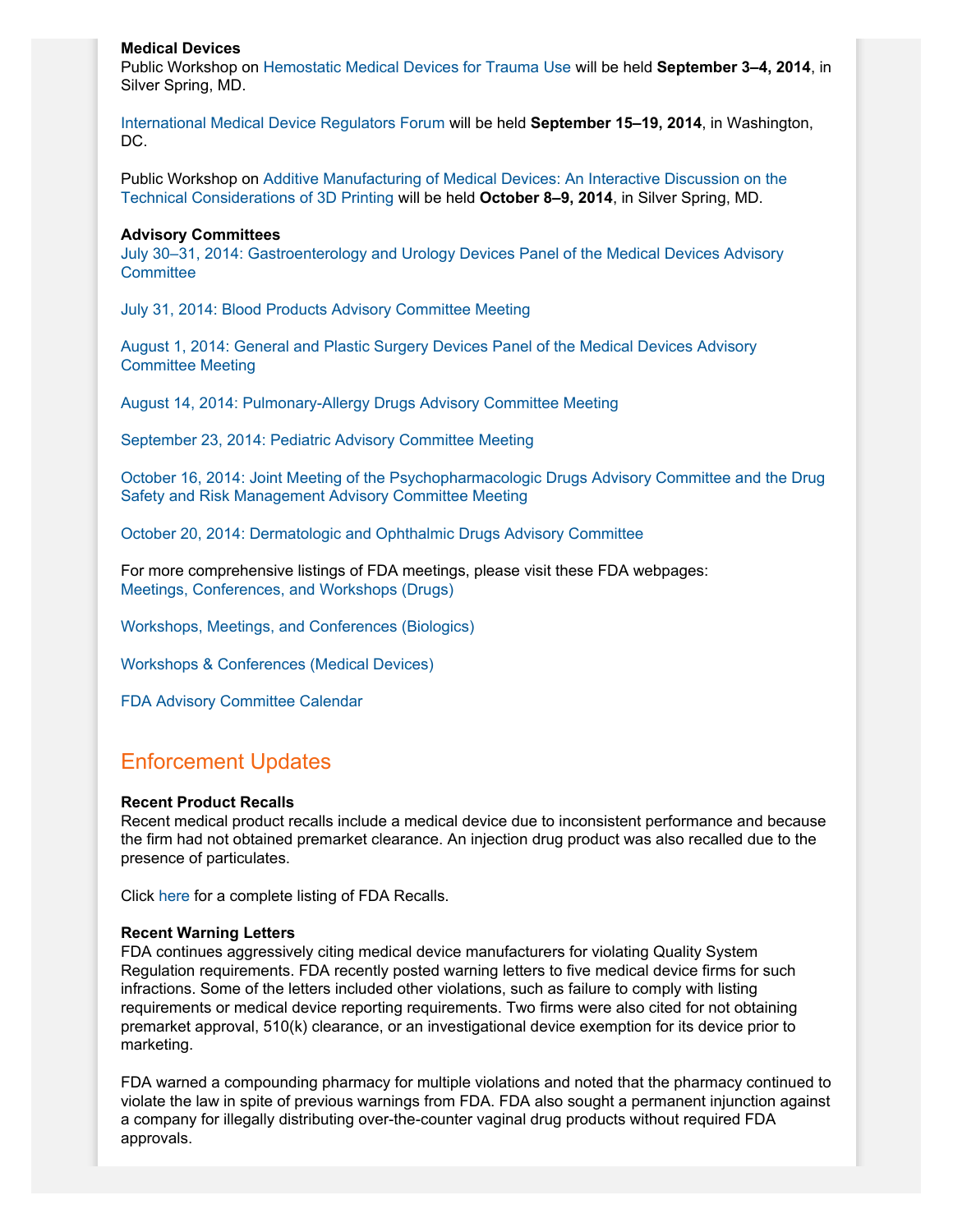Click [here](http://www.fda.gov/iceci/enforcementactions/WarningLetters/default.htm) for FDA's Warning Letters Home page (scroll down for listing of recently posted Warning Letters).

The Office of Prescription Drug Promotion ("OPDP") issued one letter to a drug company after reviewing the company's sponsored Google link. OPDP determined the company's sponsored link provided evidence that the drug is intended for a new use for which it lacks approval, and for which its labeling does not provide adequate directions for use, rendering the drug misbranded within the meaning of the FDCA.

Click [here](http://www.fda.gov/Drugs/GuidanceComplianceRegulatoryInformation/EnforcementActivitiesbyFDA/WarningLettersandNoticeofViolationLetterstoPharmaceuticalCompanies/ucm380323.htm#DDMAC) for a complete listing of 2014 OPDP Warning Letters.

#### **Recent Drug and Device Approvals**

[FDA approves Beleodaq to treat rare, aggressive form of non-Hodgkin lymphoma](http://www.fda.gov/NewsEvents/Newsroom/PressAnnouncements/ucm403929.htm) (July 3, 2014).

For additional information on drug and device approvals and clearances, please visit FDA's webpages on [Drug Approvals and Databases](http://www.fda.gov/Drugs/InformationOnDrugs/) (includes biologics) and [Device Approvals, Denials, and](http://www.fda.gov/medicaldevices/productsandmedicalprocedures/deviceapprovalsandclearances/default.htm) [Clearances](http://www.fda.gov/medicaldevices/productsandmedicalprocedures/deviceapprovalsandclearances/default.htm).

#### **Jones Day is a legal institution with more than 2,400 lawyers on five continents. We are One Firm Worldwide. [www.jonesday.com](http://www.jonesday.com)**

Jones Day publications should not be construed as legal advice on any specific facts or circumstances. The contents are intended for general information purposes only and may not be quoted or referred to in any other publication or proceeding without the prior written consent of the Firm, to be given or withheld at our discretion. The electronic mailing/distribution of this publication is not intended to create, and receipt of it does not constitute, an attorney-client relationship. The views set forth herein are the personal views of the author and do not necessarily reflect those of the Firm.

© 2014 Jones Day. All rights reserved. 51 Louisiana Avenue, N.W. Washington, D.C. 20001-2113

[Forward to a colleague.](http://thewritestuff.jonesday.com/cff/8eccafc291ad56507dec9d5f24a792c4d4553b09/)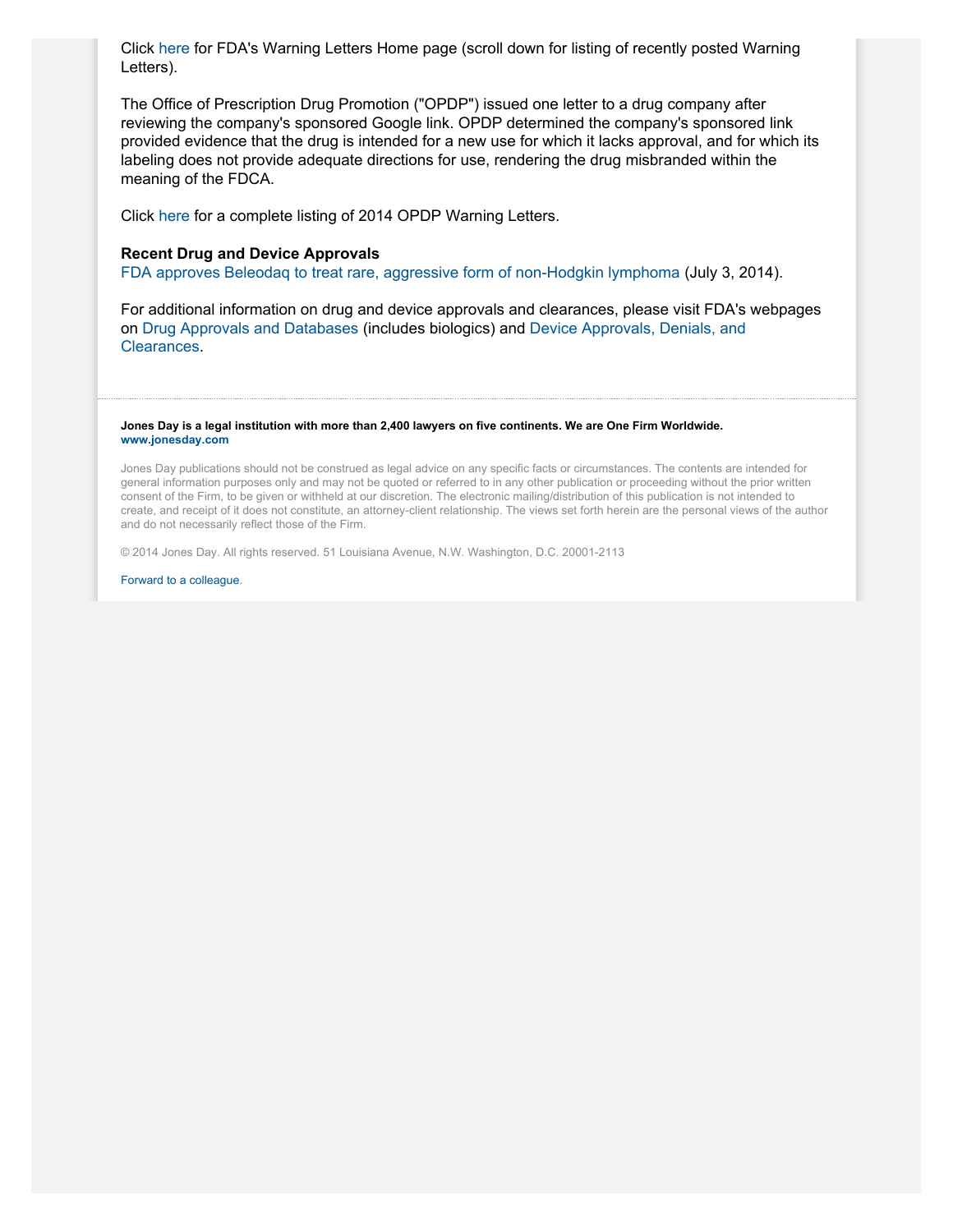**Jones Day | Pharmaceutical & Medical Device Regulatory Update** Issue Number 10 | July 2014



# **PHARMACEUTICAL & MEDICAL DEVICE REGULATORY UPDATE**

# Top Stories

### **FDA Continues to Bolster Regulation of Compounding Pharmacies**

Armed with new authority granted by the Drug Quality and Security Act ("DQSA"), FDA is increasingly using its regulatory powers to enhance oversight of compounding pharmacies. DSQA amended section 503A of the Food, Drug, and Cosmetic Act ("FDCA") to clarify the scope of approval, labeling, and manufacturing regulations for compounding pharmacies, and it added a new section 503B to exempt certain "outsourcing facilities" from some of these requirements. In an exercise of its expanded authority, FDA recently issued a proposed rule, two guidance documents, and two revised requests for nominations for the bulk drug substances lists.

Historically, compounding pharmacies have been small shops that custom-mixed specific drugs for specific patients; these pharmacies were subject primarily to state pharmacy regulation. More recently, some facilities claiming to be compounding pharmacies have been conducting operations resembling those of drug manufacturers, which are heavily regulated by FDA. The lack of oversight over these compounding pharmacies is considered a key factor in the circumstances that culminated in a 2012 meningitis outbreak that resulted in the death of 64 people and sickened nearly 700 more. The outbreak was traced to products made at a compounding pharmacy.

Earlier this month FDA issued a [proposed rule](http://www.gpo.gov/fdsys/pkg/FR-2014-07-02/pdf/2014-15371.pdf) that would add 25 products to the list of drugs that may not be legally compounded under statutory exemptions to the FDCA because these products have been found unsafe or not effective since FDA last published a final rule regarding the list in 1999.

FDA also issued two guidance documents explaining provisions of DQSA, which modified FDCA sections 503A and 503B. The guidance documents describe how the Agency intends to regulate individuals and pharmacies that compound drugs (regulated under section 503A), and sterile drug compounders, also known as outsourcing facilities (regulated under section 503B). Section 503A exempts state-licensed pharmacies, which primarily distribute within their state and compound drugs in response to specific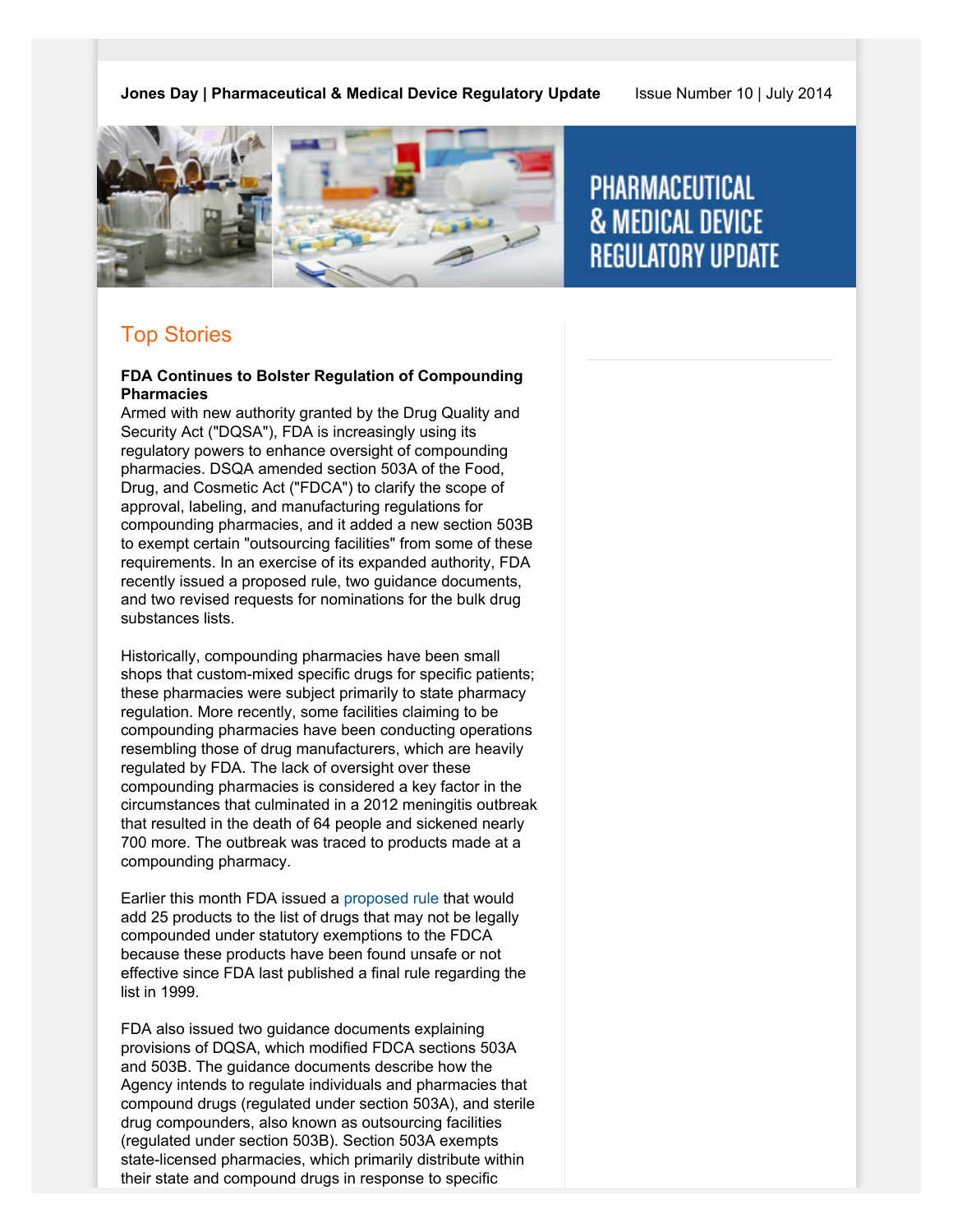individual prescriptions, from certain FDA requirements such as new drug approval, current good manufacturing practice ("cGMP"), and some labeling requirements. Section 503B exempts outsourcing facilities from new drug approval requirements and some labeling and distribution requirements but requires these facilities to register with FDA, subjects them to cGMP requirements, and restricts their compounding activities to drugs on FDA's "clinical need list." FDA issued a [final guidance](http://www.fda.gov/downloads/Drugs/GuidanceComplianceRegulatoryInformation/Guidances/UCM377052.pdf) for individuals and pharmacies intending to compound drugs reiterating the requirements of section 503A, describing interim policies for provisions that require further FDA action, and providing a nonexhaustive list of potential enforcement actions against those who do not comply with FDCA requirements. A separate [draft guidance](http://www.fda.gov/downloads/Drugs/GuidanceComplianceRegulatoryInformation/Guidances/UCM403496.pdf) for outsourcing facilities that will register with FDA under FDCA section 503B describes cGMP requirements related to sterility assurance programs and general safety measures for compounded products.

In addition, FDA is reopening the nomination process for two lists of bulk drug substances (active pharmaceutical ingredients, or APIs) that may be used to compound drug products under FDCA sections [503A](http://www.gpo.gov/fdsys/pkg/FR-2014-07-02/pdf/2014-15367.pdf) and [503B.](http://www.gpo.gov/fdsys/pkg/FR-2014-07-02/pdf/2014-15373.pdf) According to FDA, the original December 2013 request did not receive adequate responses. Interested parties may submit nominations through September 30, 2014.

Finally, in addition to developing the new regulatory tools, FDA continues to demonstrate that oversight of certain compounding activities is a priority for the Agency through its compliance and enforcement programs. FDA has been increasing its monitoring of compounding pharmacies through inspections, and the Agency regularly issues warning letters to facilities it determines are not in compliance with FDA regulations and the FDCA as amended by DQSA.

#### **Jones Day is a legal institution with more than 2,400 lawyers on five continents. We are One Firm Worldwide. [www.jonesday.com](http://www.jonesday.com)**

Jones Day publications should not be construed as legal advice on any specific facts or circumstances. The contents are intended for general information purposes only and may not be quoted or referred to in any other publication or proceeding without the prior written consent of the Firm, to be given or withheld at our discretion. The electronic mailing/distribution of this publication is not intended to create, and receipt of it does not constitute, an attorney-client relationship. The views set forth herein are the personal views of the author and do not necessarily reflect those of the Firm.

© 2014 Jones Day. All rights reserved. 51 Louisiana Avenue, N.W. Washington, D.C. 20001-2113

#### [Forward to a colleague.](http://thewritestuff.jonesday.com/cff/8eccafc291ad56507dec9d5f24a792c4d4553b09/)